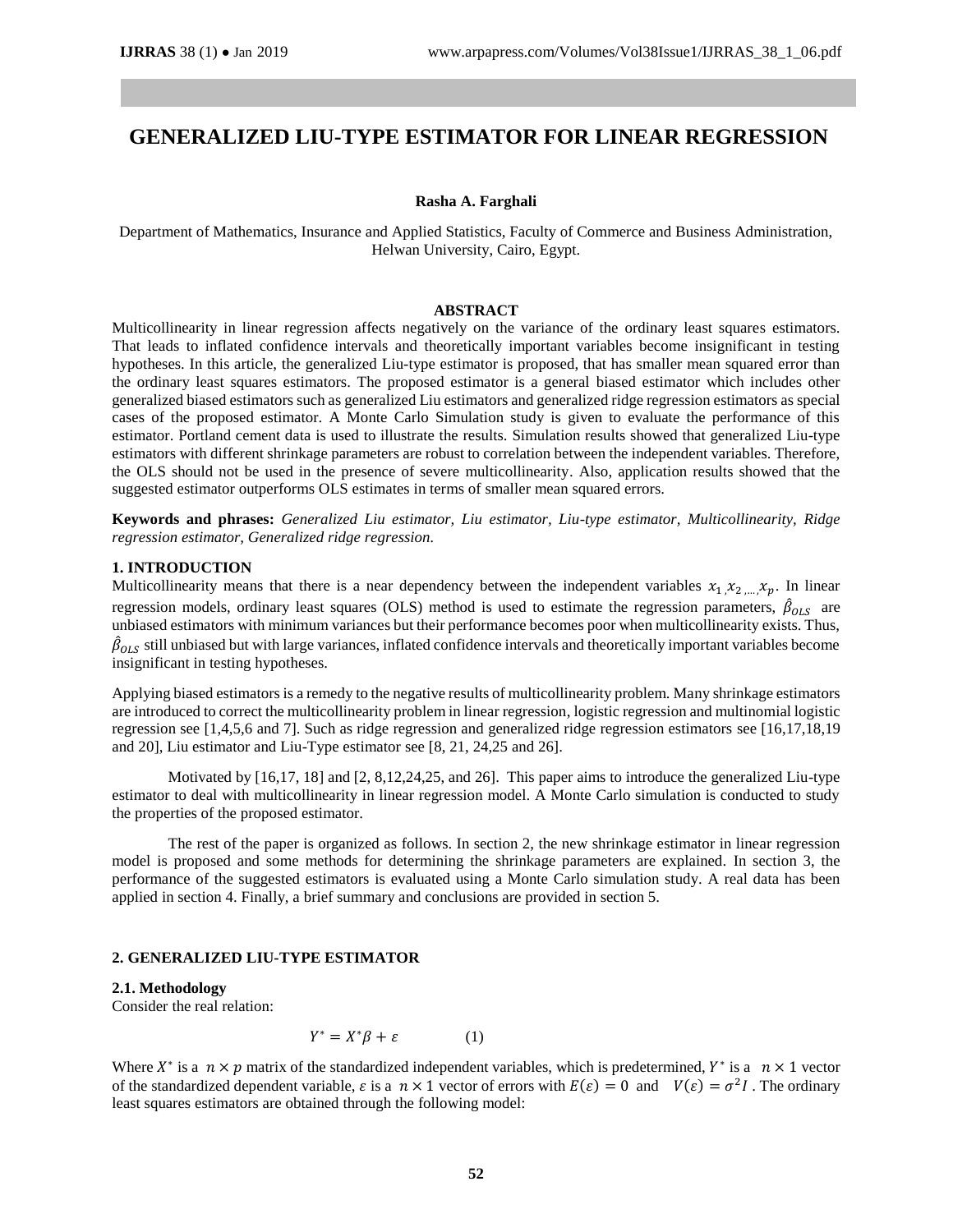Min 
$$
s = \sum_{i=1}^{n} \varepsilon_i^2 = \sum_{i=1}^{n} (y_i^* - \sum_{j=1}^{p} \beta_j x^*_{ij})^2
$$

s.t.

$$
\frac{\partial s}{\partial \beta_j} = 0 \qquad j = 1, 2, ..., p \qquad (2)
$$

Thus,  $\hat{\beta}_{OLS} = (X^*Y^*)^{-1}(X^*Y^*)$ , and  $Var(\hat{\beta}_{OLS}) = \hat{\sigma}^2 (X^*Y^*)^{-1}$ , and  $\hat{\sigma}^2$  is the residual mean square and it is defined as  $\hat{\sigma}^2 = \frac{(Y^* - X^*\hat{\beta}_{OLS})'(Y^* - X^*\hat{\beta}_{OLS})}{T}$  $\frac{(S)^{1}(Y^T - X^T \beta_{OLS})}{n-p}$ .  $\hat{\beta}_{OLS}$  are the best estimators to estimate  $\beta$ , but their performance becomes poor when multicollinearity exists. When the information matrix  $(X^*Y^*)$  is ill-conditioned, the values of  $(X^*Y^*)^{-1}$ become large. Thus,  $\hat{\beta}_{OLS}$  still unbiased but with large variances, large mean squared errors  $MSE(\beta)$ , inflated confidence intervals and theoretically important variables have insignificant variables in testing hypotheses.

Regularization methods using penalization are based on penalized least squares (PLS), this method helps to deal with the issue of multicollinearity, by putting constraints on the values of the estimated parameters, thus, the entries of the variance-covariance matrix metric is also reduced. In penalized least squares a penalty function  $Pen(\beta)$  is added to model (2) as follows:

$$
Min \quad LS = \sum_{i=1}^{n} \varepsilon_i^2 = \sum_{i=1}^{n} (y^*_{i} - \sum_{j=1}^{p} \beta_j x^*_{ij})^2
$$
\n
$$
s.t.
$$
\n
$$
\frac{\partial s}{\partial \beta_j} = 0 \qquad j = 1, 2, ..., p
$$
\n
$$
Pen(\beta) \leq t \qquad (3)
$$

Where,  $(\beta)$ , is a specific penalty function of the estimates  $\hat{\beta}_j$ ,  $j = 1,2,...,p$  that penalizes the size of the parameter, , is a tuning parameter. This restricted optimization is solved by Lagrange method. Penalized estimators were used for compacting multicollinearity in linear and nonlinear regression models. One of the oldest penalization methods for linear models was introduced in [16, 17] which is ridge penalty, known as  $L_2$  penalized regression, on the  $L_2$  norm of the regression parameters. Thus, the ridge regression estimates  $\hat{\beta}_{RR}$  are obtained by minimizing the ridge regression criterion see [18]. (RR) dealt with this problem by adding a single shrinkage parameter  $k$  to the main diagonal of the matrix  $(X^*Y^*)$ , diagonal so that,

$$
\|\hat{\beta}_{RR}\| < \|\hat{\beta}_{OLS}\| \tag{4}
$$

this led to biased estimates with smaller values and smaller standard errors than those of  $\beta_{OLS}$ . Ridge regression estimator is defined as:

$$
\beta_{RR} = (X^*Y^* + kI)^{-1}(X^*Y^*)\hat{\beta}_{OLS} , k \ge 0
$$
 (5)

But, in (GRR) a shrinkage parameter  $k_j$ ,  $j = 1,2,...,p$  is specified for each independent variable  $x^*_{j}$ ,  $j = 1,2,...,p$ . It is defined as:

$$
\beta_{GRR} = (X^*Y^* + K)^{-1}(X^*Y^*) \hat{\beta}_{OLS} \quad (6)
$$

Where:  $K = diag(k_1, k_2, ..., k_p), k_j \ge 0, j = 1, 2, ..., p$ .

If  $k_1 = k_2 = \cdots = k_p = k$ ,  $k > 0$ , then  $\beta_{\text{GRR}} = \beta_{\text{RR}}$ , and if  $k = 0$ , then  $\beta_{\text{RR}} = \beta_{\text{OLS}}$ .

Following [16,17] a new biased estimator [23] was introduced, it is defined as:

$$
\hat{\beta}_{LE} = (X^*X^* + I)^{-1}(X^*X^* + dI)\hat{\beta}_{OLS} \qquad 0 < d < 1 \tag{7}
$$

He also introduced a its generalized form by replacing the single shrinkage parameter  $d$  by multiple shrinkage parameters,  $d_j$ ,  $j = 1,2,...,p$ , the generalized Liu estimator is defined as:

$$
\hat{\beta}_{GLE} = (X^* ' X^* + I)^{-1} (X^* ' X^* + D) \hat{\beta}_{OLS} \tag{8}
$$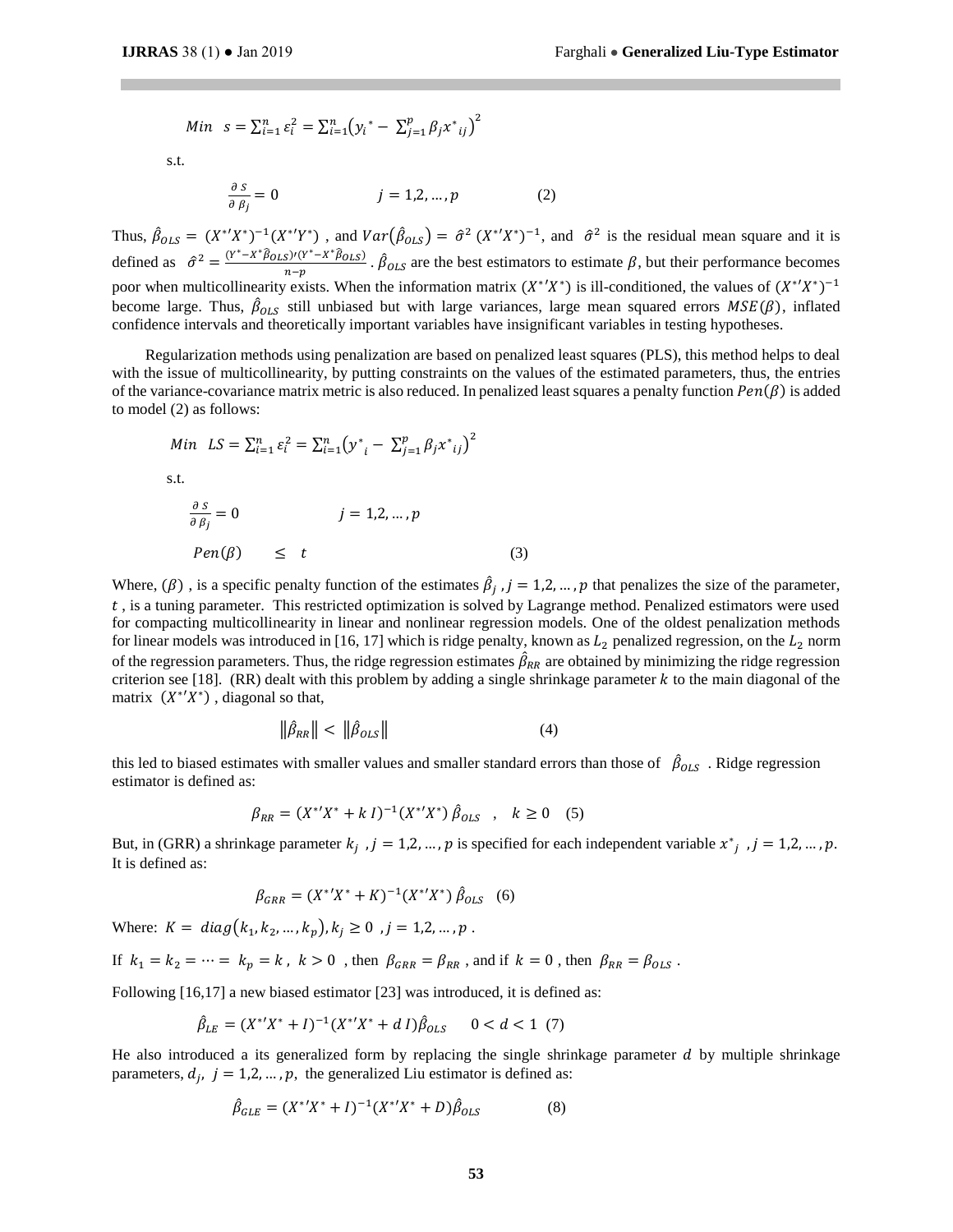Where:  $D = diag(d_1, d_2, ..., d_p), 0 < d_j < 1, j = 1, 2, ..., p$ . If  $d_1 = d_2 = \cdots = d_p = d$ ,  $0 < d < 1$ , then  $\beta_{GLE} = \beta_{LE}$  and if  $d = 1$ , then  $\beta_{LE} = \beta_{OLS}$ .

It has been noticed that the existence of multicollinearity is accompanied by high  $R<sup>2</sup>$  and most of the independent variables are insignificant, so that, methods for diagnosing multicollinearity should be used. Condition index  $(C.1.)$ is commonly used to diagnose multicollinearity, it is defined as:

$$
C.I. = \sqrt{\frac{\lambda_{max}}{\lambda_{min}}} \tag{9}
$$

Where,  $\lambda_{max}$  and  $\lambda_{min}$  are the largest and the smallest eigenvalues of  $(X^*/X^*)$ , in [10] it was suggested that: if  $C \le 10$ , then there is no multicollinearity among  $x_1, x_2, ..., x_p$ , if  $10 < C \le 30$ , then the multicollinearity is moderate and may be corrected, but if  $C.I.\geq 30$ , then it means that there is a severe multicollinearity and corrective actions must be taken. In practical, the shrinkage parameter in ridge regression  $k$ , is usually small close to zero and C. I. of the matrix  $(X^*Y^* + kI)$  is relatively large, this means that the conditioning problem still exist. This problem was discussed in [25,26], he ensured that if we want to control the condition index to a small level,  $k$  should be large, else the obtained ridge regression estimators will be unstable. To overcome this problem, he suggested another parameter  $d$  adjust the ridge regression estimator (4) to make the equation still give good fit.

He proposed a two-parameter estimator known as (Liu-type). The two parameters  $(k, d)$  have different functions;  $k, k > 0$ , aims to reduce the condition index of the matrix  $(X^*Y^* + kI)$ ,  $k \ge 0$  to a desired level, and  $d, -\infty$  $d < \infty$ , aims to reduce  $MSE(\hat{\beta}_{LTE})$ , see [13]. The two parameter estimator is a generalization of Liu estimator, introduced by [24], it is defined as:

$$
\hat{\beta}_{LT} = (X^*Y^* + kI)^{-1}(X^*Y^* - dI)\hat{\beta}_{OLS} \quad k \ge 0, -\infty < d < \infty \tag{10}
$$

The generalized Liu estimator and introduced the feasible generalized Liu estimator and almost unbiased feasible generalized Liu estimator was extended by using the balanced loss function as a basis of evaluating the performance of these estimators [3].

Following [16, 17] and [24, 25 and 26], this study aims to introduce the generalized Liu-type estimator ( $GLTE$ ) which is a generalization for Liu-type estimator, it is defined as:

$$
\hat{\beta}_{GLTE} = (X^*X^* + K)^{-1} (X^*X^* - D)\hat{\beta}_{OLS}
$$
\n(11)

Where:

 $K = diag(k_1, k_2, ..., k_p)$  ,  $k_j \ge 0$ ,  $D = diag(d_1, d_2, ..., d_p)$ ,  $-\infty < k_j < \infty$ ,  $j = 1, 2, ..., p$ . With a variancecovariance matrix is defined as follows:

$$
Var(\hat{\beta}_{GLTE}) = \hat{\sigma}^2 (X^* X^* + K)^{-1} (X^* X^* - D)(X^* X^*)^{-1} (X^* X^* - D)(X^* X^* + K)^{-1}
$$
 (12)

#### *Lemma 1.*

The proposed biased estimator represents a general case, as it is easy to see that

$$
\lim_{K \to I} \hat{\beta}_{GLTE} = (X^*X^* + I)^{-1} (X^*X^* - D)\hat{\beta}_{OLS} = \hat{\beta}_{GLE},
$$
  

$$
\lim_{D \to 0} \hat{\beta}_{GLTE} = (X^*X^* + K)^{-1} (X^*X^*)\hat{\beta}_{OLS} = \hat{\beta}_{GRR},
$$
  

$$
\lim_{K \to 0, D \to 0} \hat{\beta}_{GLTE} = (X^*X^*)^{-1} (X^*X^*)\hat{\beta}_{OLS} = \hat{\beta}_{OLS},
$$

## **2.2. Obtaining the shrinkage parameters of the proposed estimator:**

It was proved that  $\hat\beta_{LT}$  has two advantages over ridge regression, first, it has less  $MSE$ , second, it allows larger  $k$  and thus the ill-conditioning problem is fully addressed see [25 ,26]. In order to provide the explicit form of the function  $MSE(\hat{\beta}_{LT})$ , we use the following transformations,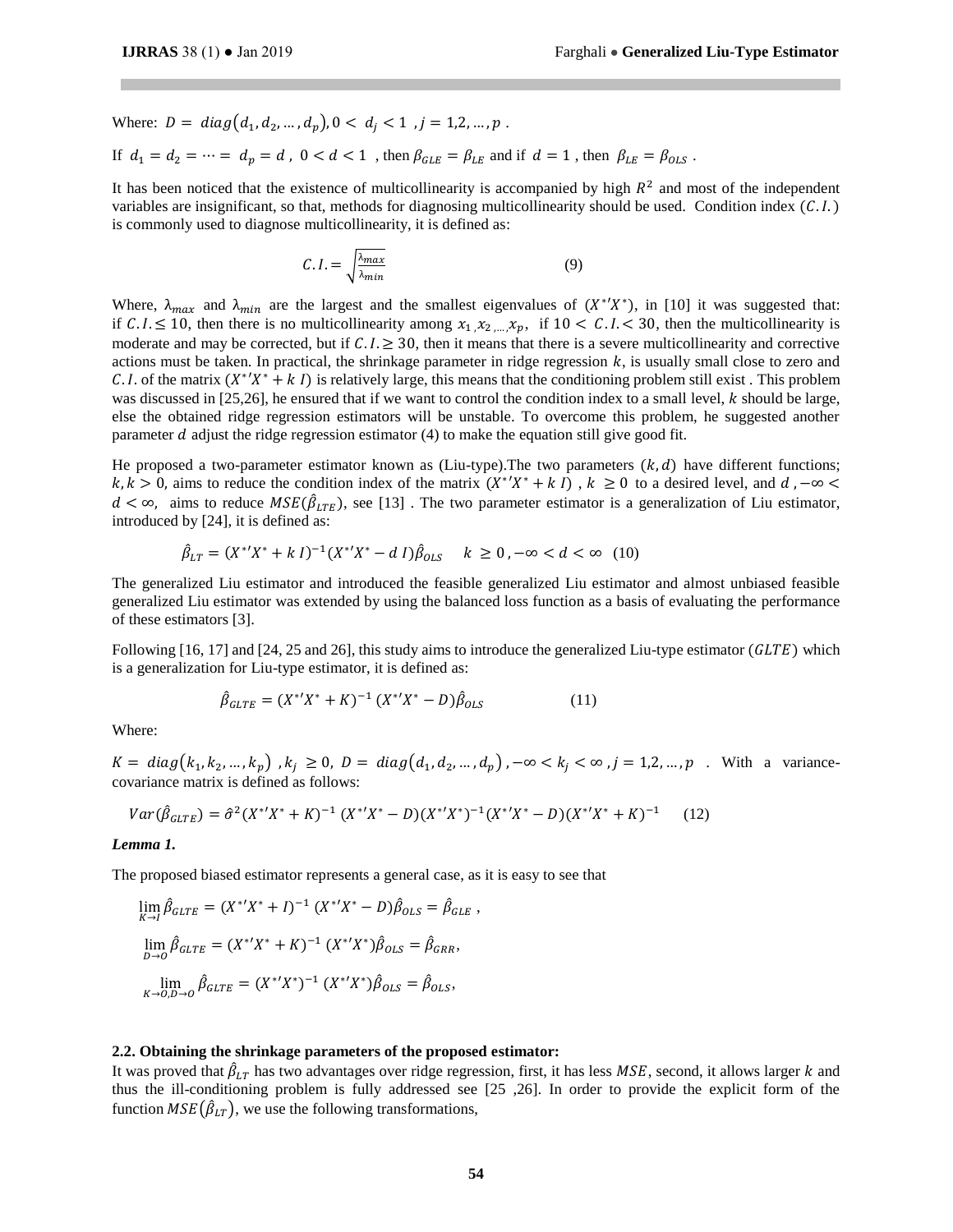Suppose that there exists a matrix *T* such that:

$$
T'(X'X)T = \Lambda = diag(\lambda_1, \lambda_2, ..., \lambda_p)
$$
 (13)

Where  $\lambda_1 \ge \lambda_2 \ge \cdots \ge \lambda_p$ , are the ordered eigenvalues of  $(X^*Y^*)$  and T is a  $(p \times p)$  orthogonal matrix whose columns are the corresponding eigenvectors of  $\lambda_1, \lambda_2, ..., \lambda_p$ . Rewrite model (1) in canonical form:

$$
Y^* = Z\alpha + \epsilon \tag{14}
$$

Where  $Z = X^*T$ ,  $\alpha = T'\beta$ , for model (14), the ordinary least squares estimator is:

$$
\hat{\alpha}_{OLS} = \Lambda^{-1} Z' Y^* \tag{15}
$$

The corresponding estimates  $\hat{\beta}$  can be obtained as:

$$
\hat{\beta}_{OLS} = T \hat{\alpha}_{OLS}, \hat{\beta}_{GRR} = T \hat{\alpha}_{GRR}
$$
, and  $\hat{\beta}_{GLE} = T \hat{\alpha}_{GLE}$ 

The suggested estimator is defined as:

$$
\hat{\alpha}_{GLTE} = (\Lambda + K)^{-1} (\Lambda - D) \hat{\alpha}_{OLS} \qquad (16)
$$

Where:

 $K = diag(k_1, k_2, ..., k_p)$ ,  $k_j \ge 0$ ,  $D = diag(d_1, d_2, ..., d_p)$ ,  $-\infty < k_j < \infty$ ,  $j = 1, 2, ..., p$  and its variancecovariance matrix is defined as:

$$
Var(\hat{\alpha}_{GLTE}) = \hat{\sigma}^2 (\Lambda + K)^{-1} (\Lambda - D) \Lambda^{-1} (\Lambda - D) (\Lambda + K)^{-1} (17)
$$

$$
Var(\hat{\alpha}_{GLTE}) = \hat{\sigma}^2 \sum_{j=1}^p \frac{(\lambda_j - d_j)^2}{\lambda_j (\lambda_j + k_j)^2} (18)
$$

Since that, (GLTE) is a biased estimator, so the bias will be:

$$
E(\hat{\alpha}_{GLTE}) = (\Lambda + K)^{-1} (\Lambda - D)\alpha
$$
  
\n
$$
bias^2 = (E(\hat{\alpha}_{GLTE}) - \alpha)^2
$$
  
\n
$$
= \left(\sum_{j=1}^p \frac{(\lambda_j - d_j)}{(\lambda_j + k_j)} \alpha_j - \alpha_j\right)^2
$$
  
\n
$$
= \left(\sum_{j=1}^p \frac{(\lambda_j - d_j) \alpha_j - (\lambda_j + k_j) \alpha_j}{(\lambda_j + k_j)}\right)^2
$$
  
\n
$$
\therefore \quad bias^2 = \sum_{j=1}^p \frac{(d_j + k_j)^2 \alpha_j^2}{(\lambda_j + k_j)^2}
$$
(19)

As in [24, 25 and 26] the shrinkage parameters  $d_i$  are chosen to minimize  $MSE(\hat{a}_{GLTE})$ :

$$
MSE(\hat{\alpha}_{GLTE}) = E[(\hat{\alpha}_{GLTE} - \alpha)'(\hat{\alpha}_{GLTE} - \alpha)] = Var(\hat{\alpha}_{GLTE}) + bias^2 \quad (20)
$$

Substituting equations (17) and (18), in equation (19), it can be written be as:

$$
MSE(\hat{\alpha}_{GLTE}) = \hat{\sigma}^2 \sum_{j=1}^p \frac{(\lambda_j - d_j)^2}{\lambda_j (\lambda_j + k_j)^2} + \sum_{j=1}^p \frac{\alpha_j^2 (d_j + k_j)^2}{(\lambda_j + k_j)^2}
$$
(21)

$$
MSE(\hat{a}_{GLTE}) = \gamma_1(k_j, d_j) + \gamma_2(k_j, d_j) \qquad , \quad j = 1, 2, ..., p \tag{22}
$$

The first term  $\gamma_1(k_j, d_j)$  is the variance and the second term  $\gamma_2(k_j, d_j)$  is the squared bias. The objective of the biased estimator is to choose appropriate values of  $k_j$  and  $d_j$  such that the reduction in the variance term is greater than the increase of the squared bias. Thus,  $MSE(\hat{a}_{GLTE})$  will be less than  $MSE(\hat{\beta}_{OLS})$ . It is obvious that  $\gamma_1(k_j, d_j)$  and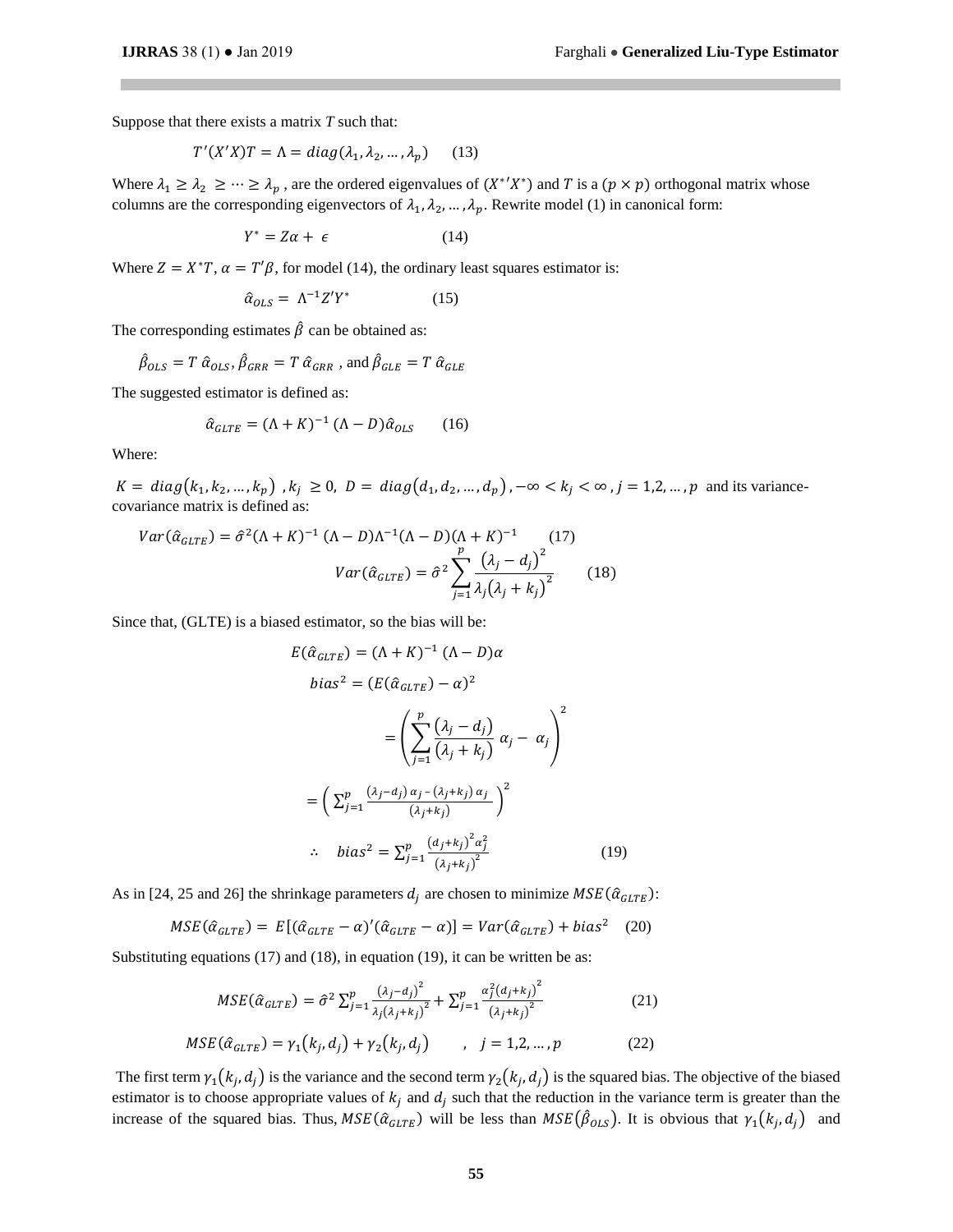$\gamma_2(k_j,d_j)$  are two continuous functions of  $k_j$  and  $d_j$  so we can obtain the optimal  $d_j$  that minimizes  $MSE(\hat{\alpha}_{GLTE})$ , by differentiating equation (21) with respect to  $d_i$  as follows:

$$
\frac{\partial MSE(\hat{\alpha}_{GLTE})}{\partial d_j} = -2 \hat{\sigma}^2 \sum_{j=1}^p \frac{(\lambda_j - d_j)}{\lambda_j (\lambda_j + k_j)^2} + 2 \sum_{j=1}^p \frac{\alpha_j^2 (d_j + k_j)}{(\lambda_j + k_j)^2}
$$

$$
= -2 \hat{\sigma}^2 \sum_{j=1}^p \frac{\lambda_j}{\lambda_j (\lambda_j + k_j)^2} - \frac{d_j}{\lambda_j (\lambda_j + k_j)^2} + 2 \sum_{j=1}^p \frac{\alpha_j^2 d_j}{(\lambda_j + k_j)^2} + \frac{\alpha_j^2 k_j}{(\lambda_j + k_j)^2}
$$

$$
= -2 \sum_{j=1}^p \frac{\hat{\sigma}^2}{(\lambda_j + k_j)^2} - \frac{d_j \hat{\sigma}^2}{\lambda_j (\lambda_j + k_j)^2} + 2 \sum_{j=1}^p \frac{\alpha_j^2 d_j}{(\lambda_j + k_j)^2} + \frac{\alpha_j^2 k_j}{(\lambda_j + k_j)^2}
$$

$$
\frac{\partial MSE(\hat{\alpha}_{GLTE})}{\partial d_j} = -2 \sum_{j=1}^p \frac{(\hat{\sigma}^2 - \alpha_j^2 k_j)}{(\lambda_j + k_j)^2} + 2 \sum_{j=1}^p \frac{d_j (\hat{\sigma}^2 + \alpha_j^2 \lambda_j)}{\lambda_j (\lambda_j + k_j)^2}
$$
(23)

Then equating the derivative (23) to zero, and solving the equation :

$$
-\sum_{j=1}^{p} \frac{(\hat{\sigma}^2 - \alpha_j^2 k_j)}{(\lambda_j + k_j)^2} + \sum_{j=1}^{p} \frac{d_j(\hat{\sigma}^2 + \alpha_j^2 \lambda_j)}{\lambda_j(\lambda_j + k_j)^2} = 0
$$
  

$$
\sum_{j=1}^{p} \frac{(\hat{\sigma}^2 - \alpha_j^2 k_j)}{(\lambda_j + k_j)^2} = \sum_{j=1}^{p} \frac{d_j(\hat{\sigma}^2 + \alpha_j^2 \lambda_j)}{\lambda_j(\lambda_j + k_j)^2}
$$
  

$$
\frac{(\hat{\sigma}^2 - \alpha_j^2 k_j)}{(\lambda_j + k_j)^2} = \frac{d_j(\hat{\sigma}^2 + \alpha_j^2 \lambda_j)}{\lambda_j(\lambda_j + k_j)^2}, \quad j = 1, 2, ..., p
$$
  

$$
\therefore d_j = \frac{\hat{\sigma}^2 - \alpha_j^2 k_j}{\alpha_j^2 + \frac{\hat{\sigma}^2}{\lambda_j}}, \quad j = 1, 2, ..., p
$$
 (24)

It is obvious that,  $d_j = f(k_j)$ ,  $j = 1, 2, ..., p$ , so that firstly we select  $k_j$ , then optimal value of  $d_j$  can be chosen. There are many methods to find the shrinkage parameters  $k_j$ ,  $j = 1, 2, ..., p$  of generalized ridge regression estimator see [8, 10, 11, 14, 16, 17 and 23, 29], some of these methods are used in determining Liu-type estimators, see [27]. Now we will review some of these methods in the literature that are used in the simulation and the application to find the shrinkage parameters  $k_j$ ,  $j = 1, 2, ..., p$  of (GRR):

(1) 
$$
k_j(HK) = \frac{\hat{\sigma}^2}{\hat{a}_j^2}
$$
,  $j = 1, 2, ..., p$  (25)

(2) 
$$
k_j(TC) = \frac{\lambda_j \hat{\sigma}^2}{\lambda_j \hat{\alpha}_j^2 + \hat{\sigma}^2}
$$
,  $j = 1, 2, ..., p$  (26)

(3) 
$$
k_j(Fir) = \frac{\lambda_j \hat{\sigma}^2}{\lambda_j \hat{\sigma}_j^2 + (n-p)\hat{\sigma}^2}, \quad j = 1, 2, \dots, p
$$
 (27)

(4) 
$$
k_j(Dor) = \frac{2 \hat{\sigma}^2}{\lambda_{Max} \hat{\sigma}_j^2}
$$
,  $j = 1, 2, ..., p$  (28)

(5) 
$$
k_j(Nom) = \frac{\partial^2}{\partial_j^2} \left\{ 1 + \left[ 1 + \lambda_j \sqrt{\frac{\partial^2}{\partial_j^2}} \right] \right\} , j = 1, 2, ..., p \quad (29)
$$

(6) 
$$
k_j(SB) = \frac{\lambda_j \hat{\sigma}^2}{\lambda_j \hat{\alpha}_j^2 + \hat{\sigma}^2} + \frac{1}{\lambda_{Max}}
$$
,  $j = 1, 2, ..., p$  (30)

The performance of the suggested estimator with these different methods for calculating  $k_j$  and  $d_j$ ,  $j = 1, 2, ..., p$  is considered via a simulation study and an application.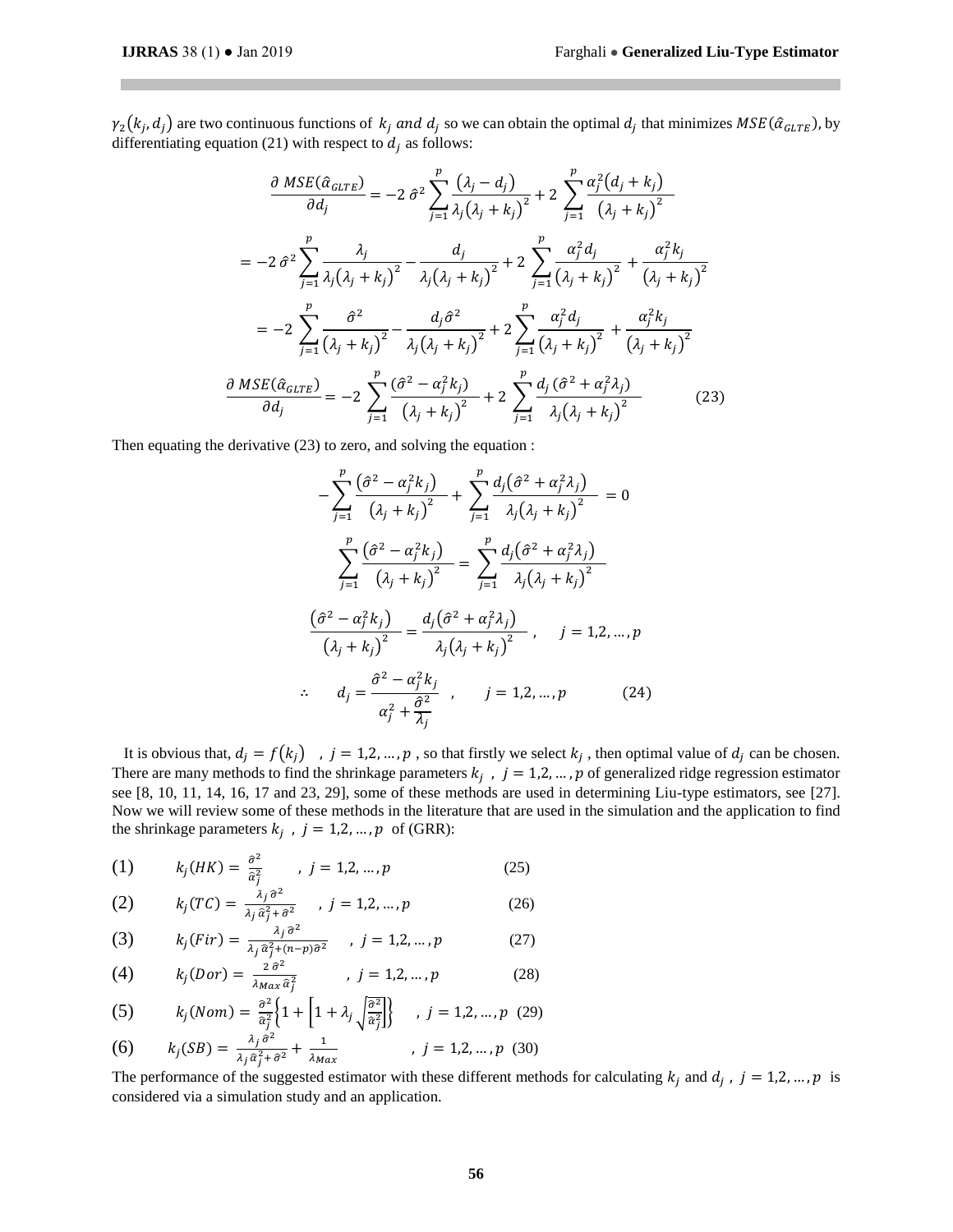### **3. MONTE CARLO SIMULATION STUDY**

This study aims to evaluate the performances of the suggested generalized Liu-type estimators, it has been conducted using R x64 3.4.4.

## **3.1. Design of the simulation**

The design of this simulation study is based on defining the factors that are expected to affect proposed estimators properties and choosing a criteria to evaluate the results. Following [18] the independent variables are generated using the following relation:

$$
x_{ij} = \sqrt{(1 - \rho^2)} z_{ij} + \rho z_{ij} \qquad i = 1, 2, ..., n, j = 1, 2, ..., p \tag{31}
$$

Where  $z_{ij}$  are independent standard normal pseudo random numbers,  $\rho$  is specified such that  $\rho^2$  represents the correlation between any two independent variables and  $p$  is the number of independent variables. These independent variables are standardized so that, the information matrix  $X'X$  is the correlation matrix. The values of  $Y$  are determined by the real relation:

$$
y_i = \beta_0 + \beta_1 x_{i1} + \beta_2 x_{i2} + \dots + \beta_p x_{ip} + \varepsilon_i \qquad i = 1, 2, \dots, n \, , \, j = 1, 2, \dots, p \tag{32}
$$

Where  $\varepsilon_i$ ,  $i = 1, 2, ..., n$  are i.i.d and follows  $N(0, \sigma^2)$  with true parameters  $\beta = (1, 1, 1)'$  at  $p = 3$ and  $\beta = (1,1,1,1,1,1,1)'$  at  $p = 7$ .

The simulation was carried out for samples of size  $(n) = 25, 50, 100, 200$  and the variance of the disturbance term  $(\sigma^2)$  = 1, 5, 15, 25 with varying degrees of correlation as  $\rho$  = 0.75, 0.85, 0.95, 0.99. Generalized Liu-type estimators are computed by considering different estimators for calculating  $k_j$  and  $d_j$ ,  $j = 1,2,...,p$  as defined in equations  $(24) - (30)$ .

The experiments are repeated 10000 times each and the average mean squared error (AMSE) was computed as follows:

$$
AMSE = \frac{1}{10000} \sum_{i=1}^{10000} \sum_{j=1}^{p} (\hat{\beta}_{ij} - \beta_j)^2
$$
 (33)

Where,  $\hat{\beta}_{ij}$  is the estimated  $j^{th}$  parameter in the *i*<sup>th</sup> replication and  $\beta_j$  is the *j*<sup>th</sup> true parameter value.

# **3.2. Results and Discussion**

Results of the Monte Carlo simulation are displayed in this subsection. In tables (1-8) the estimated AMSE values of OLS, and the suggested generalized Liu-type estimator with different methods for calculating shrinkage parameters  $k_j$ ,  $j = 1, 2, ..., p$  are presented.

Table (1): the estimated average mean squared errors (AMSE) when:  $p = 3$ ,  $\sigma^2 = 1$ 

|                |          |          | $\rho = 0.75$   |           | $\rho = 0.85$   |          |          |          |  |
|----------------|----------|----------|-----------------|-----------|-----------------|----------|----------|----------|--|
|                |          |          | Sample size (n) |           | Sample size (n) |          |          |          |  |
| Estimators     | 20       | 50       | 100             | 200       | 20              | 50       | 100      | 200      |  |
| <b>MSE.OLS</b> | 16.25530 | 16.44388 | 16.39037        | 16.073499 | 16.76029        | 16.39874 | 16.23317 | 16.24038 |  |
| MSE.Fir        | 15.91348 | 16.32544 | 16.33429        | 16.051320 | 16.28989        | 16.24835 | 16.15731 | 16.21503 |  |
| MSE.HK         | 15.88310 | 16.31951 | 16.33556        | 16.054354 | 16.17748        | 16.20825 | 16.14438 | 16.21465 |  |
| MSE.TC         | 15.87711 | 16.31396 | 16.33230        | 16.051791 | 16.19141        | 16.20928 | 16.14542 | 16.21243 |  |
| MSR.SB         | 15.86347 | 16.31194 | 16.33182        | 16.051677 | 16.17801        | 16.20767 | 16.14506 | 16.21235 |  |
| MSE.Nom        | 10.30196 | 10.41095 | 10.40907        | 10.324226 | 10.33975        | 10.36082 | 10.35241 | 10.36607 |  |
| MSE.Dor        | 10.20058 | 10.11623 | 10.06227        | 9.973081  | 10.23008        | 10.08135 | 10.02246 | 10.00858 |  |
| Estimators     |          |          | $\rho = 0.95$   |           | $\rho = 0.99$   |          |          |          |  |
| <b>MSE.OLS</b> | 17.54864 | 16.66262 | 16.22323        | 15.998488 | 22.43261        | 18.45009 | 16.83282 | 16.34689 |  |
| MSE.Fir        | 16.56724 | 16.33902 | 16.09060        | 15.939212 | 18.36168        | 17.09780 | 16.20889 | 16.06945 |  |
| MSE.HK         | 16.23892 | 16.19915 | 16.04210        | 15.912564 | 16.81786        | 16.41691 | 15.89580 | 15.91168 |  |
| MSE.TC         | 16.29374 | 16.21760 | 16.04684        | 15.913407 | 17.08710        | 16.51392 | 15.94189 | 15.92885 |  |
| MSR.SB         | 16.26989 | 16.21574 | 16.04653        | 15.913334 | 16.79666        | 16.49765 | 15.94035 | 15.92860 |  |
| MSE.Nom        | 10.33190 | 10.34257 | 10.32488        | 10.272094 | 10.44718        | 10.37381 | 10.27143 | 10.27150 |  |
| MSE.Dor        | 10.49831 | 10.15701 | 10.06610        | 9.951418  | 12.43565        | 10.90505 | 10.43423 | 10.12296 |  |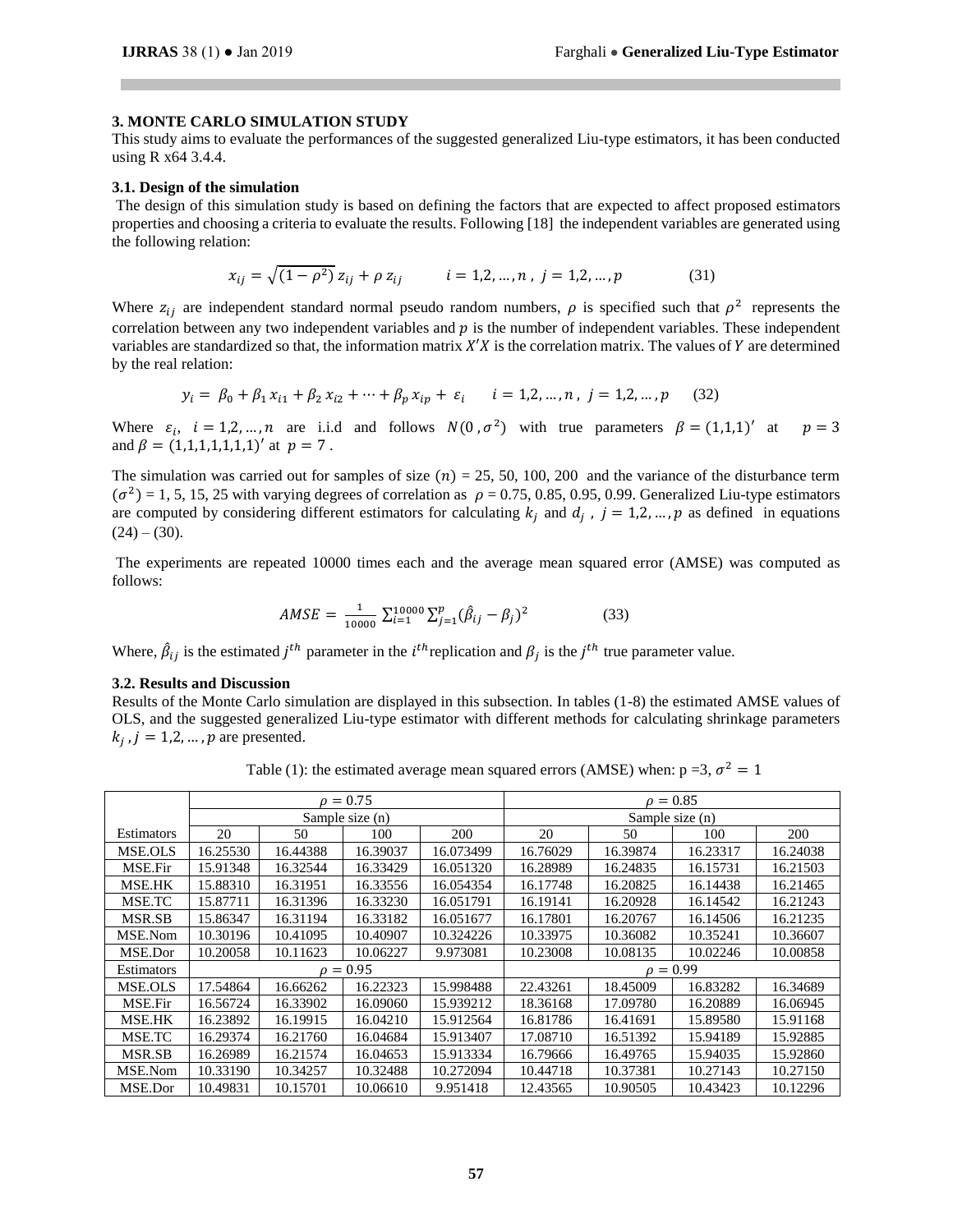T.

|                |          |           | $\rho = 0.75$   |           | $\rho = 0.85$   |           |           |           |  |
|----------------|----------|-----------|-----------------|-----------|-----------------|-----------|-----------|-----------|--|
|                |          |           | Sample size (n) |           | Sample size (n) |           |           |           |  |
| Estimators     | 20       | 50        | 100             | 200       | 20              | 50        | 100       | 200       |  |
| <b>MSE.OLS</b> | 22.43261 | 19.059647 | 17.526341       | 16.674247 | 28.384870       | 20.477586 | 17.977898 | 17.134645 |  |
| MSE.Fir        | 18.36168 | 18.093614 | 17.087108       | 16.483218 | 24.125189       | 19.155084 | 17.378046 | 16.874434 |  |
| MSE.HK         | 16.81786 | 17.482184 | 16.771820       | 16.338216 | 22.128273       | 18.271359 | 16.907961 | 16.655110 |  |
| MSE.TC         | 17.08710 | 17.537317 | 16.797706       | 16.345261 | 22.419785       | 18.358314 | 16.953344 | 16.671072 |  |
| MSR.SB         | 16.79666 | 17.532375 | 16.796942       | 16.345110 | 22.248193       | 18.350256 | 16.952357 | 16.670907 |  |
| MSE.Nom        | 10.44718 | 8.732302  | 8.672898        | 8.672224  | 9.434657        | 8.773401  | 8.676956  | 8.678849  |  |
| MSE.Dor        | 12.43565 | 9.062345  | 8.427115        | 8.129350  | 12.563663       | 10.155835 | 9.006151  | 8.349583  |  |
| Estimators     |          |           | $\rho = 0.95$   |           | $\rho = 0.99$   |           |           |           |  |
| MSE.OLS        | 48.69194 | 27.855148 | 21.153535       | 18.536836 | 171.85842       | 72.72777  | 41.88761  | 28.676855 |  |
| MSE.Fir        | 38.14415 | 24.618451 | 19.801621       | 17.916917 | 123.26831       | 57.98385  | 35.49155  | 25.789011 |  |
| MSE.HK         | 33.08777 | 22.265386 | 18.634626       | 17.319561 | 99.52041        | 46.89434  | 29.68225  | 22.835074 |  |
| MSE.TC         | 33.83706 | 22.522879 | 18.745831       | 17.368871 | 103.06465       | 48.13673  | 30.28169  | 23.110937 |  |
| MSR.SB         | 32.75436 | 22.475657 | 18.740864       | 17.368235 | 81.92967        | 47.09821  | 30.17192  | 23.097914 |  |
| MSE.Nom        | 12.66541 | 9.304472  | 8.751336        | 8.722279  | 44.70284        | 17.54384  | 11.19758  | 9.426623  |  |
| MSE.Dor        | 22.10023 | 14.727986 | 11.580561       | 9.730681  | 79.36921        | 43.34534  | 26.67619  | 17.439170 |  |

Table (2): the estimated average mean squared errors (AMSE) when:  $p = 3$ ,  $\sigma^2 = 5$ 

Table (3): the estimated average mean squared errors (AMSE) when:  $p = 3$ ,  $\sigma^2 = 15$ 

|                |          |               | $\rho = 0.75$   |           | $\rho = 0.85$   |          |           |           |  |
|----------------|----------|---------------|-----------------|-----------|-----------------|----------|-----------|-----------|--|
|                |          |               | Sample size (n) |           | Sample size (n) |          |           |           |  |
| Estimators     | 20       | 50            | 100             | 200       | 20              | 50       | 100       | 200       |  |
| <b>MSE.OLS</b> | 87.10102 | 41.27120      | 27.67117        | 21.777239 | 124.07323       | 54.40415 | 33.377264 | 24.851512 |  |
| MSE.Fir        | 75.06488 | 37.63223      | 26.09252        | 21.069941 | 106.16953       | 49.03567 | 31.078452 | 23.838387 |  |
| MSE.HK         | 70.32737 | 35.20746      | 24.69816        | 20.328636 | 99.16021        | 45.42243 | 29.013739 | 22.749219 |  |
| MSE.TC         | 70.94540 | 35.42181      | 24.79657        | 20.367161 | 100.05057       | 45.74485 | 29.167271 | 22.811436 |  |
| MSR.SB         | 70.01737 | 35.38204      | 24.79218        | 20.366579 | 98.08006        | 45.66235 | 29.158544 | 22.810350 |  |
| MSE.Nom        | 18.55598 | 9.80088       | 8.62596         | 8.498443  | 28.88581        | 11.41646 | 8.853052  | 8.438365  |  |
| MSE.Dor        | 23.04277 | 17.90892      | 14.37068        | 11.660272 | 33.35703        | 25.15358 | 18.732427 | 14.097011 |  |
| Estimators     |          | $\rho = 0.95$ |                 |           | $\rho = 0.99$   |          |           |           |  |
| <b>MSE.OLS</b> | 307.3413 | 120.72978     | 63.69953        | 39.890492 | 1416.0208       | 522.6965 | 251.82302 | 131.20745 |  |
| MSE.Fir        | 259.4059 | 106.41085     | 57.90097        | 37.298288 | 1188.4131       | 455.0993 | 223.81590 | 118.93971 |  |
| MSE.HK         | 240.6093 | 96.57382      | 52.64178        | 34.443305 | 1099.5672       | 408.8519 | 198.18148 | 105.23721 |  |
| MSE.TC         | 243.0211 | 97.47187      | 53.02778        | 34.619796 | 1110.7456       | 413.0230 | 200.13317 | 106.14961 |  |
| MSR.SB         | 229.7807 | 96.90364      | 52.96806        | 34.612653 | 849.3345        | 400.2791 | 198.76583 | 105.98977 |  |
| MSE.Nom        | 98.5483  | 27.24371      | 12.98788        | 9.376448  | 669.6438        | 194.8908 | 74.38875  | 30.50047  |  |
| MSE.Dor        | 85.9485  | 59.83457      | 39.89136        | 26.226115 | 401.3190        | 269.1756 | 167.49115 | 97.90716  |  |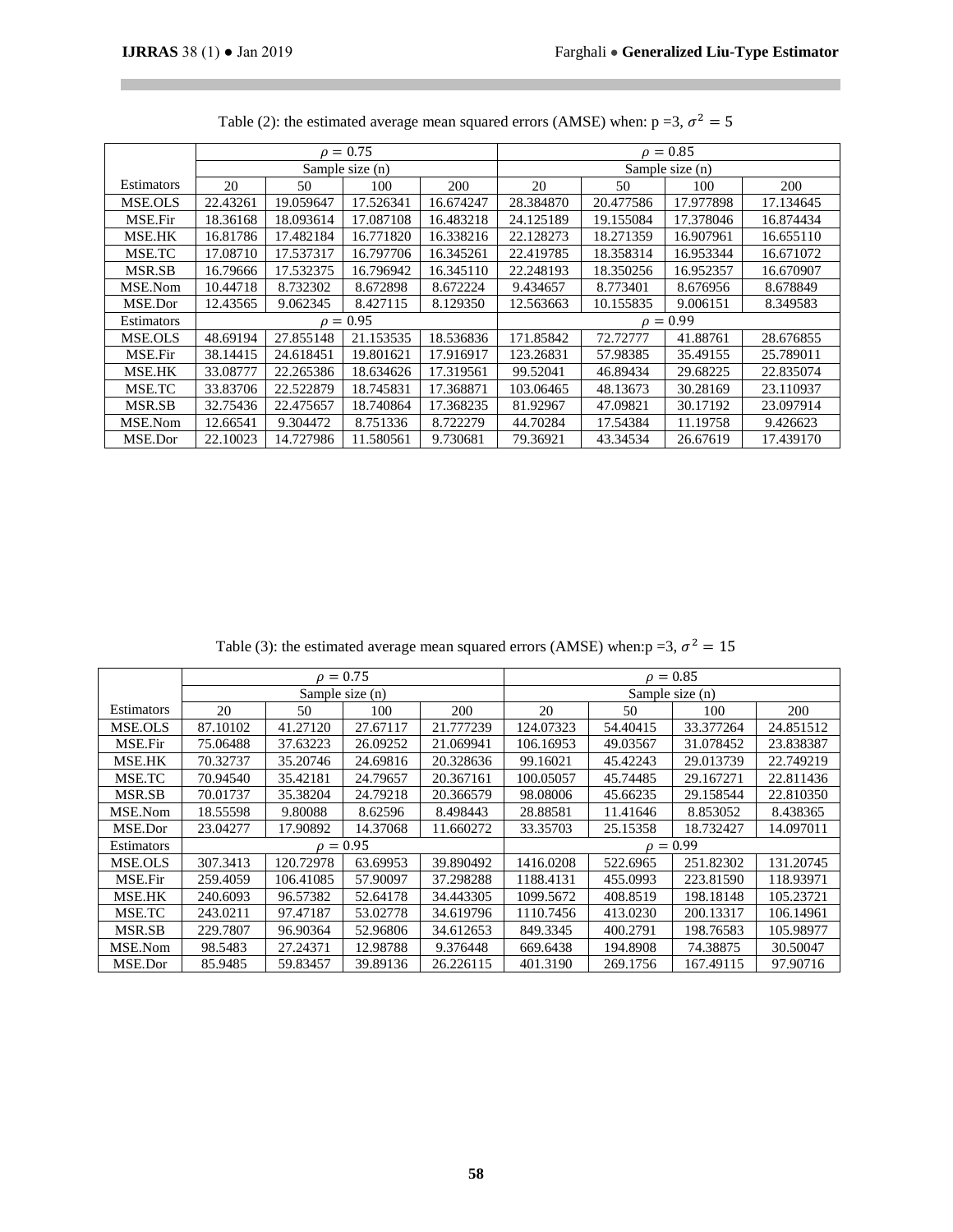$\mathcal{L}_{\mathcal{A}}$ 

 $\mathcal{L}^{\text{max}}$ 

|               |           |                      | $\rho = 0.75$   |           | $\rho = 0.85$   |           |          |           |  |
|---------------|-----------|----------------------|-----------------|-----------|-----------------|-----------|----------|-----------|--|
|               |           |                      | Sample size (n) |           | Sample size (n) |           |          |           |  |
| Estimators    | 20        | 50                   | 100             | 200       | 20              | 50        | 100      | 200       |  |
| MSE.OLS       | 213.31943 | 85.87150             | 48.251557       | 32.02469  | 314.94290       | 122.22993 | 64.54454 | 40.398671 |  |
| MSE.Fir       | 190.16282 | 79.00126             | 45.368205       | 30.73675  | 280.16524       | 111.92306 | 60.25060 | 38.519078 |  |
| MSE.HK        | 182.42976 | 74.88827             | 42.967731       | 29.39592  | 268.63208       | 105.73254 | 56.63639 | 36.527824 |  |
| MSE.TC        | 183.36104 | 75.22814             | 43.122989       | 29.46479  | 270.00910       | 106.23542 | 56.87623 | 36.628752 |  |
| MSR.SB        | 180.59109 | 75.11184             | 43.110568       | 29.463259 | 264.10720       | 105.98962 | 56.85039 | 36.625634 |  |
| MSE.Nom       | 49.87294  | 14.96416             | 9.796425        | 8.958005  | 89.37574        | 22.60604  | 11.47476 | 9.043901  |  |
| MSE.Dor       | 40.12394  | 29.41354             | 23.703708       | 18.13563  | 59.70592        | 44.79605  | 34.18441 | 24.576137 |  |
| Estimators    |           |                      | $\rho = 0.95$   |           | $\rho = 0.99$   |           |          |           |  |
| MSE.OLS       | 824.2636  | 306.30912            | 149.41729       | 82.68384  | 3903.8942       | 1421.6289 | 672.1848 | 336.17473 |  |
| MSE.Fir       | 730.1512  | 278.16994            | 138.18769       | 77.72974  | 3454.8524       | 1287.8420 | 617.3574 | 312.54014 |  |
| MSE.HK        | 698.9427  | 260.97341            | 128.73601       | 72.42511  | 3307.1283       | 1206.7289 | 571.0028 | 287.11822 |  |
| MSE.TC        | 702.6996  | 262.41887            | 129.34586       | 72.70887  | 3324.4615       | 1213.3787 | 574.0992 | 288.55904 |  |
| <b>MSR.SB</b> | 662.7909  | 260.70790            | 129.16568       | 72.68744  | 2536.2350       | 1174.9843 | 569.9709 | 288.07717 |  |
| MSE.Nom       | 337.9777  | 85.32873<br>30.59068 |                 | 14.13722  | 2251.5527       | 671.9918  | 257.5680 | 98.48811  |  |
| MSE.Dor       | 162.2448  | 120.95920            | 85.40847        | 56.25920  | 777.7179        | 574.8086  | 395.6365 | 244.20703 |  |

| Table (4): the estimated average mean squared errors (AMSE) when: $p = 3$ , $\sigma^2 = 25$ |  |  |  |
|---------------------------------------------------------------------------------------------|--|--|--|
|                                                                                             |  |  |  |

Table (5): the estimated average mean squared errors (AMSE) when:  $p = 7$ ,  $\sigma^2 = 1$ 

|            |          |          | $\rho = 0.75$     |          |               |          | $\rho = 0.85$   |          |  |
|------------|----------|----------|-------------------|----------|---------------|----------|-----------------|----------|--|
|            |          |          | Sample size $(n)$ |          |               |          | Sample size (n) |          |  |
| Estimators | 20       | 50       | 100               | 200      | 20            | 50       | 100             | 200      |  |
| MSE.OLS    | 89.53444 | 88.54495 | 87.67995          | 87.35094 | 89.96543      | 88.55886 | 87.81853        | 87.63712 |  |
| MSE.Fir    | 88.46897 | 88.26118 | 87.56996          | 87.31346 | 88.53982      | 88.24992 | 87.65800        | 87.60727 |  |
| MSE.HK     | 88.13692 | 88.18579 | 87.53178          | 87.30857 | 88.06766      | 88.16683 | 87.58098        | 87.61884 |  |
| MSE.TC     | 88.20110 | 88.19291 | 87.53334          | 87.30587 | 88.16170      | 88.16970 | 87.59360        | 87.60950 |  |
| MSR.SB     | 88.18159 | 88.19073 | 87.53283          | 87.30575 | 88.14170      | 88.16818 | 87.59324        | 87.60942 |  |
| MSE.Nom    | 64.63148 | 64.93369 | 64.66641          | 64.58212 | 64.68856      | 65.00744 | 64.69775        | 64.75542 |  |
| MSE.Dor    | 69.28661 | 69.23281 | 68.75129          | 68.60670 | 69.52635      | 69.42756 | 68.82255        | 68.83395 |  |
| Estimators |          |          | $\rho = 0.95$     |          | $\rho = 0.99$ |          |                 |          |  |
| MSE.OLS    | 92.30127 | 87.85921 | 87.22528          | 86.14227 | 111.03422     | 92.06770 | 89.11801        | 86.42680 |  |
| MSE.Fir    | 88.72551 | 87.12255 | 86.81007          | 86.03092 | 94.65498      | 88.07803 | 87.07782        | 85.82250 |  |
| MSE.HK     | 87.44834 | 86.84888 | 86.59157          | 86.00403 | 88.84085      | 86.11858 | 85.96045        | 85.57827 |  |
| MSE.TC     | 87.71392 | 86.88030 | 86.62343          | 85.99604 | 89.96151      | 86.40955 | 86.13188        | 85.56865 |  |
| MSR.SB     | 87.65445 | 86.87888 | 86.62310          | 85.99598 | 89.02049      | 86.38947 | 86.12934        | 85.56844 |  |
| MSE.Nom    | 64.40037 | 64.48285 | 64.21623          | 64.04265 | 64.50613      | 63.82385 | 63.78082        | 63.89794 |  |
| MSE.Dor    | 70.61659 | 69.35377 | 68.38056          | 68.04031 | 79.01542      | 70.96166 | 68.90219        | 68.47070 |  |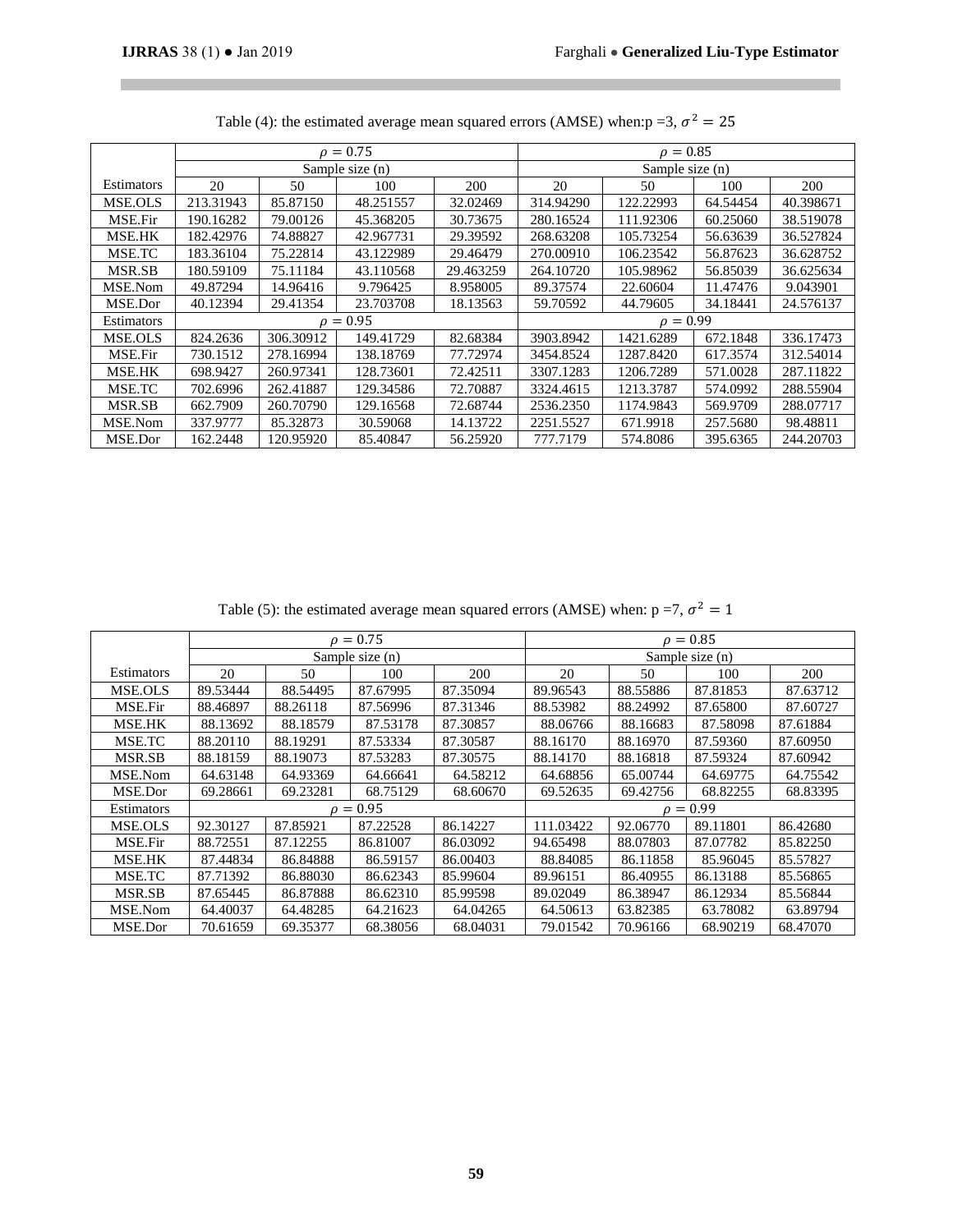П

|                |           |                 | $\rho = 0.75$ |          | $\rho = 0.85$   |           |           |           |  |
|----------------|-----------|-----------------|---------------|----------|-----------------|-----------|-----------|-----------|--|
|                |           | Sample size (n) |               |          | Sample size (n) |           |           |           |  |
| Estimators     | 20        | 50              | 100           | 200      | 20              | 50        | 100       | 200       |  |
| MSE.OLS        | 117.57156 | 96.37774        | 91.15695      | 88.87059 | 134.21438       | 100.49002 | 93.55329  | 89.89633  |  |
| MSE.Fir        | 106.93504 | 93.82301        | 90.12399      | 88.43092 | 118.62566       | 96.96810  | 91.98244  | 89.29222  |  |
| MSE.HK         | 102.75524 | 92.15602        | 89.34703      | 88.09777 | 112.32234       | 94.56711  | 90.67429  | 88.77912  |  |
| MSE.TC         | 103.44772 | 92.34327        | 89.42115      | 88.11879 | 113.35603       | 94.80317  | 90.80457  | 88.81591  |  |
| <b>MSR.SB</b>  | 103.17158 | 92.33575        | 89.42011      | 88.11861 | 112.80526       | 94.79077  | 90.80313  | 88.81572  |  |
| MSE.Nom        | 53.36036  | 52.04052        | 52.16249      | 52.10628 | 55.74325        | 52.23408  | 52.10051  | 52.27230  |  |
| MSE.Dor        | 60.55517  | 49.42738        | 46.72201      | 45.26285 | 70.87308        | 53.35776  | 48.29708  | 46.16265  |  |
| Estimators     |           |                 | $\rho = 0.95$ |          | $\rho = 0.99$   |           |           |           |  |
| <b>MSE.OLS</b> | 217.9632  | 120.54394       | 103.50363     | 93.07562 | 719.2411        | 259.39399 | 170.04472 | 121.20647 |  |
| MSE.Fir        | 175.5795  | 111.13750       | 99.34197      | 91.37325 | 513.5438        | 213.22220 | 149.55965 | 112.92770 |  |
| MSE.HK         | 157.9319  | 104.32015       | 95.63697      | 89.72297 | 427.8690        | 179.04738 | 131.05988 | 104.61538 |  |
| MSE.TC         | 160.8611  | 105.08184       | 96.01625      | 89.86670 | 442.2742        | 182.83789 | 132.99677 | 105.36167 |  |
| MSR.SB         | 157.2770  | 105.00911       | 96.00873      | 89.86592 | 373.7940        | 181.17126 | 132.83137 | 105.34505 |  |
| MSE.Nom        | 72.352    | 53.49720        | 52.26039      | 52.14466 | 215.1186        | 79.87486  | 60.63445  | 54.00530  |  |
| MSE.Dor        | 122.7658  | 71.19723        | 56.30711      | 50.50587 | 433.8956        | 171.19410 | 105.23117 | 75.17469  |  |

Table (6): the estimated average mean squared errors (AMSE) when:  $p = 7$ ,  $\sigma^2 = 5$ 

Table (7): the estimated average mean squared errors (AMSE) when:  $p = 7$ ,  $\sigma^2 = 15$ 

|                |           |           | $\rho = 0.75$   |           |                 |           | $\rho = 0.85$ |           |  |
|----------------|-----------|-----------|-----------------|-----------|-----------------|-----------|---------------|-----------|--|
|                |           |           | Sample size (n) |           | Sample size (n) |           |               |           |  |
| Estimators     | 20        | 50        | 100             | 200       | 20              | 50        | 100           | 200       |  |
| <b>MSE.OLS</b> | 353.89541 | 162.12763 | 120.99573       | 102.61258 | 502.7912        | 202.70375 | 141.36497     | 111.13652 |  |
| MSE.Fir        | 306.77949 | 151.27219 | 116.56301       | 100.76000 | 431.8763        | 186.68661 | 134.66620     | 108.42772 |  |
| MSE.HK         | 291.55485 | 144.41810 | 112.91876       | 98.94358  | 409.3707        | 176.64939 | 128.91948     | 105.62053 |  |
| MSE.TC         | 293.74190 | 144.97471 | 113.19152       | 99.05059  | 412.4687        | 177.43843 | 129.34128     | 105.79067 |  |
| MSR.SB         | 290.52096 | 144.90407 | 113.18447       | 99.04978  | 405.8946        | 177.29623 | 129.32743     | 105.78920 |  |
| MSE.Nom        | 97.62266  | 48.99063  | 45.75318        | 45.23610  | 148.6136        | 54.78963  | 46.42708      | 45.32538  |  |
| MSE.Dor        | 139.40001 | 79.12120  | 58.58317        | 46.17835  | 213.8671        | 110.60831 | 74.35267      | 54.27583  |  |
| Estimators     |           |           | $\rho = 0.95$   |           | $\rho = 0.99$   |           |               |           |  |
| MSE.OLS        | 1262.1298 | 403.8931  | 238.11188       | 154.66813 | 5789.177        | 1663.1463 | 836.4769      | 423.5849  |  |
| MSE.Fir        | 1064.4640 | 360.1057  | 219.91721       | 147.09817 | 4812.400        | 1448.3000 | 746.3750      | 387.2046  |  |
| MSE.HK         | 1000.8088 | 331.5732  | 203.58708       | 138.85727 | 4490.021        | 1307.6020 | 665.1617      | 346.8123  |  |
| MSE.TC         | 1009.9645 | 334.0261  | 204.81070       | 139.40626 | 4538.884        | 1319.8863 | 671.5091      | 349.4864  |  |
| MSR.SB         | 966.1726  | 333.0948  | 204.72044       | 139.39678 | 3694.765        | 1298.9784 | 669.4736      | 349.2741  |  |
| MSE.Nom        | 477.0952  | 106.3078  | 60.56336        | 47.86370  | 2926.981        | 645.6995  | 260.1722      | 110.7498  |  |
| MSE.Dor        | 582.7897  | 260.2576  | 151.69877       | 94.65351  | 2836.049        | 1147.4150 | 622.7115      | 331.8856  |  |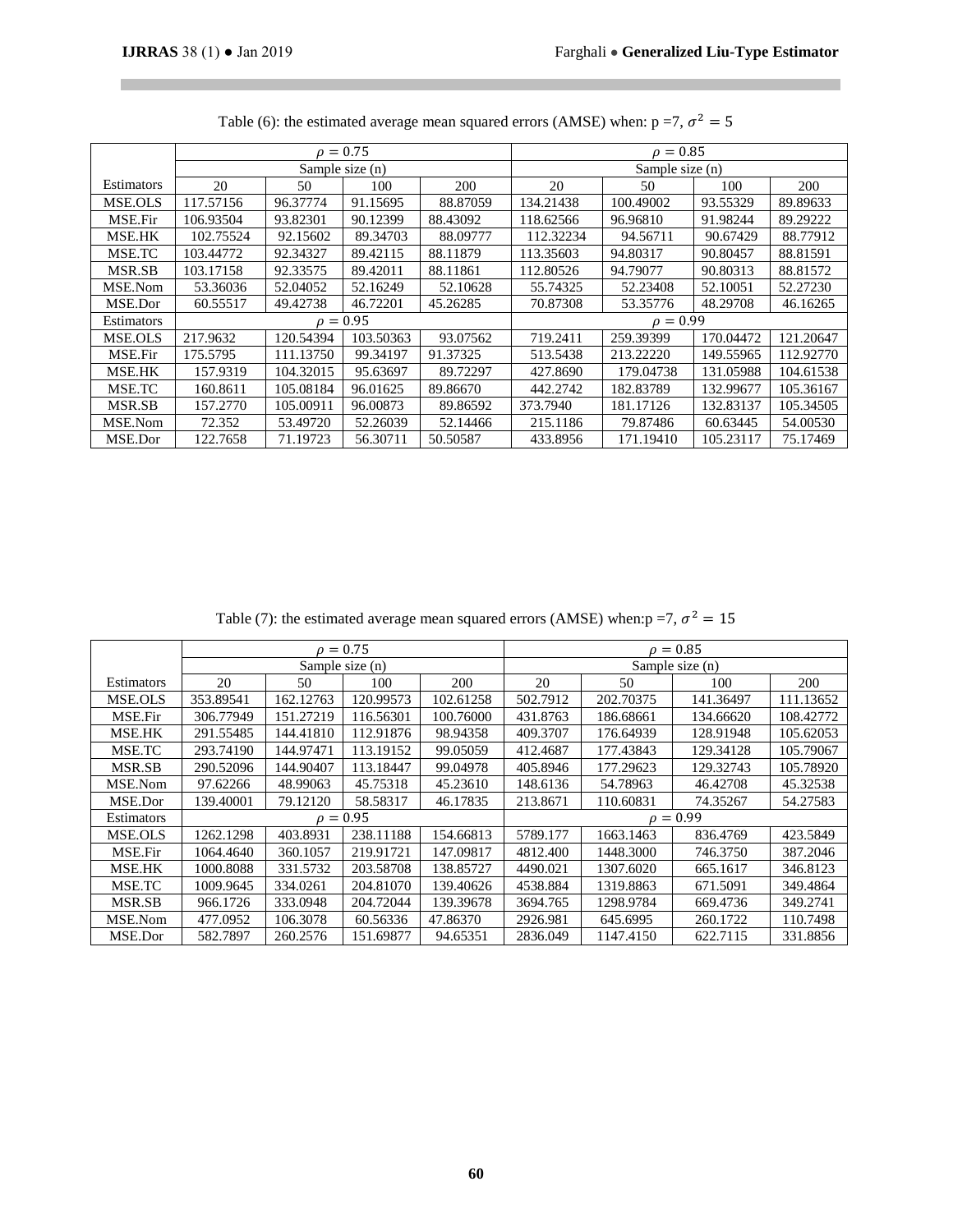|               |          | $\rho = 0.75$   |           |           | $\rho = 0.85$   |           |           |           |
|---------------|----------|-----------------|-----------|-----------|-----------------|-----------|-----------|-----------|
|               |          | Sample size (n) |           |           | Sample size (n) |           |           |           |
| Estimators    | 20       | 50              | 100       | 200       | 20              | 50        | 100       | 200       |
| MSE.OLS       | 827.6922 | 293.83170       | 181.04350 | 130.55865 | 1239.8742       | 408.32585 | 236.99779 | 154.65126 |
| MSE.Fir       | 737.2533 | 272.99964       | 172.52737 | 127.03693 | 1102.4009       | 376.88179 | 224.02176 | 149.41532 |
| MSE.HK        | 712.5951 | 261.17744       | 165.74423 | 123.50411 | 1065.9350       | 359.30744 | 213.55465 | 144.02752 |
| MSE.TC        | 715.9570 | 262.04906       | 166.21095 | 123.69135 | 1070.6978       | 360.59126 | 214.24004 | 144.30949 |
| MSR.SB        | 706.2877 | 261.83960       | 166.19074 | 123.68915 | 1050.9631       | 360.16323 | 214.19899 | 144.30517 |
| MSE.Nom       | 252.0561 | 64.77279        | 47.07382  | 43.68082  | 438.0915        | 91.59958  | 52.69568  | 44.31349  |
| MSE.Dor       | 242.6387 | 138.71337       | 95.63667  | 66.22688  | 401.9364        | 215.86534 | 138.29390 | 88.42019  |
| Estimators    |          | $\rho = 0.95$   |           |           | $\rho = 0.99$   |           |           |           |
| MSE.OLS       | 3349.170 | 975.2957        | 506.8806  | 279.48796 | 15929.712       | 4474.665  | 2165.931  | 1033.7193 |
| MSE.Fir       | 2961.793 | 888.5509        | 471.3484  | 264.78927 | 14003.452       | 4047.868  | 1989.139  | 963.2474  |
| <b>MSE.HK</b> | 2856.627 | 838.8018        | 441.7477  | 249.22682 | 13460.352       | 3802.762  | 1841.875  | 887.6193  |
| MSE.TC        | 2871.098 | 842.6315        | 443.6735  | 250.11983 | 13540.007       | 3822.294  | 1852.088  | 891.8756  |
| MSR.SB        | 2739.374 | 839.8044        | 443.4017  | 250.09108 | 10995.252       | 3759.094  | 1845.951  | 891.2315  |
| MSE.Nom       | 1575.323 | 296.1655        | 115.6228  | 59.41235  | 9685.063        | 2173.371  | 845.896   | 312.4483  |
| MSE.Dor       | 1189.394 | 585.1659        | 344.3685  | 198.13876 | 6065.095        | 2796.649  | 1599.138  | 849.5371  |

Table (8): the estimated average mean squared errors (AMSE) when:  $p = 7$ ,  $\sigma^2 = 25$ 

The effective factors are chosen to be the number of independent variables  $p$ , the variance of the disturbance term  $(\sigma^2)$ , the sample size *n* and the correlation among the explanatory variables  $\rho$ .

It is noted that, in the case of high multicollinearity, the suggested estimator using equations (24) and (29) showed its best performance by means of the reduction of the AMSE values and it is not affected by multicollinearity as much as other estimators.

For all of the cases, all of the proposed estimators have better performance than OLS such that the suggested estimator with all methods has less value of AMSE than OLS has. Moreover, all of the estimators have monotonic behaviors according to the AMSE, namely, when the sample size increases, the estimated AMSE values decrease. It is obvious from tables that, increasing the sample size affect positively on the performance of all estimators (including OLS).

Also, it can be noted that, when p and  $\rho$  are fixed, increasing the variance of the disturbance term  $(\sigma^2)$  causes an increase in the AMSE values of all estimators without exception. This increase is much larger in OLS than other estimators.

Furthermore, when  $(\sigma^2)$  and p are fixed, the increase in the correlation  $\rho$  affect negatively on the AMSE values of all estimators, especially on OLS. In other words, this increase is much larger in OLS than other estimators.

Also, increasing  $(\sigma^2)$ ,  $\rho$  and  $p$  with small sample size  $n$ , inflates the AMSE values of all estimators. That is, the AMSE has its largest value when  $n = 200$ ,  $p = 7$ ,  $(\sigma^2) = 25$ , and  $\rho = 0.99$ , with and it has its smallest value when  $n = 20$ ,  $p = 3$ ,  $(\sigma^2) = 1$ , and  $\rho = 0.75$  with  $k_{\text{Dor}}$ . According to the tables, there is some difference between the performances of the suggested estimators according to the shrinkage parameter that is used. From the tables, it may be concluded that,  $k_{Nom}$  is the best shrinkage parameter among others in most cases.

# **4. REAL DATA APPLICATION**

To evaluate the performance of the suggested estimator using different methods for calculating the ridge parameters, we consider Portland cement data that was widely used as [23 ,26] among others. The experiment aimed to investigate the heat evolved during the setting and hardening of Portland cement. There were four independent variables:

 $X_1$ : amount of tricalcium aluminate,  $X_2$ : amount of ticalcium silicate,  $X_3$ : amount of tetracalcium alumino ferrite, and  $X_4$ : amount of dicalcium silicate. The dependent variable is: Y: heat evolved in calories per gram of cement.

Consider the following linear relation:

$$
y_i = \beta_0 + \beta_1 x_{i1} + \beta_1 x_{i2} + \beta_1 x_{i3} + \beta_1 x_{i4} + \varepsilon \qquad i = 1, 2, ..., 13
$$

The variables were standardized, then the parameters were estimated using the OLS method and the fitted model is: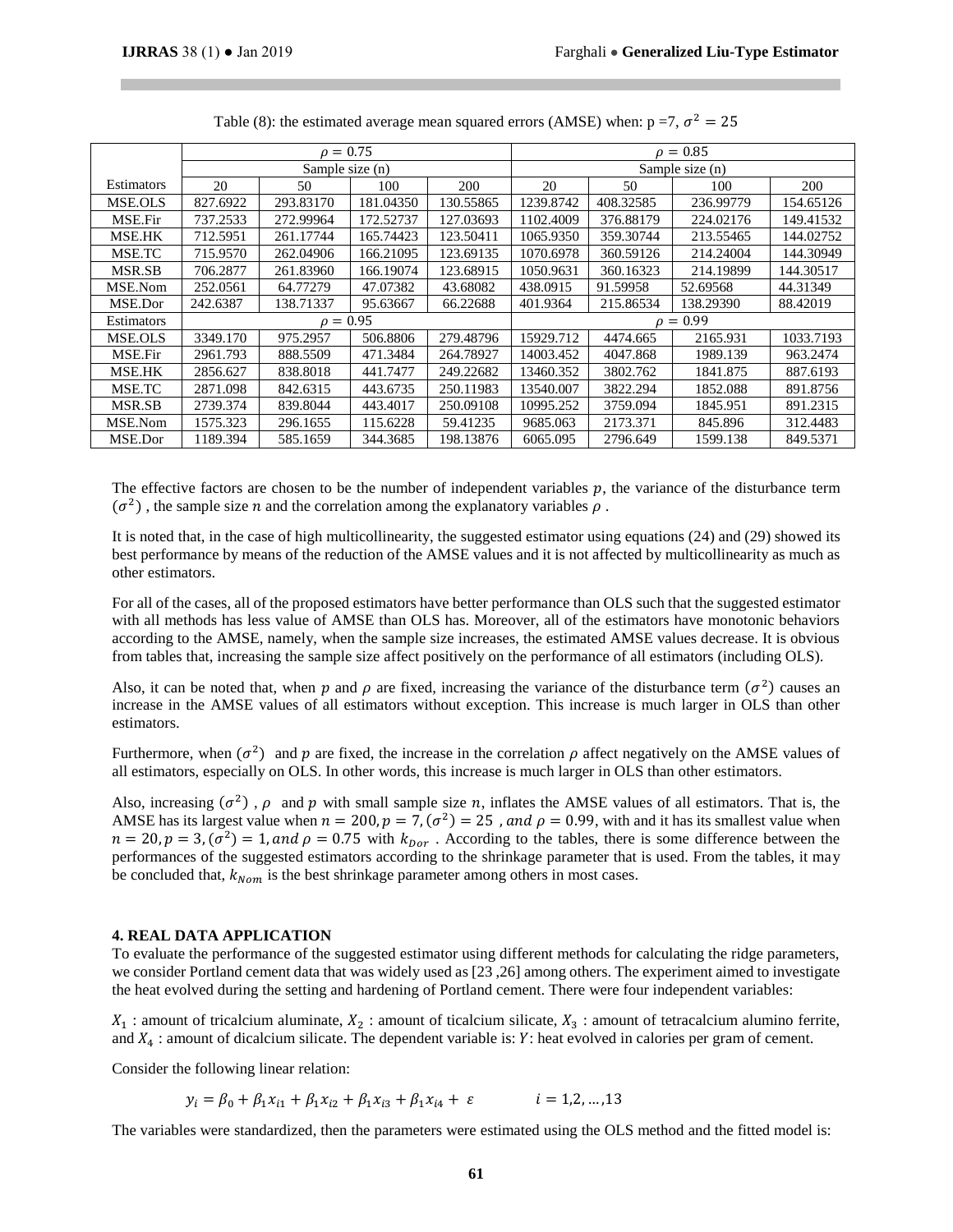$$
\hat{y}_i = 0.607 x_{i1}^* + 0.528 x_{i2}^* + 0.043 x_{i3}^* - 0.160 x_{i4}^* \qquad i = 1, 2, ..., 13
$$

The sample correlation matrix of the independent variables was:

$$
R = \begin{bmatrix} 1 & 0.229 & -0.824 & -0.246 \\ 0.229 & 1 & -0.139 & -0.973 \\ -0.824 & -0.139 & 1 & 0.030 \\ -0.246 & -0.973 & 0.030 & 1 \end{bmatrix}
$$

Although the coefficient of determination  $R^2 = 0.982$ , yet all the independent variables were insignificant at  $(\alpha =$ 5%), that indicated multicollinearity. Diagnostic measures of multicollinearity as: variance inflation factor (VIF) and condition index (CI) assured that the model suffered from severe multicollinearity as shown in table (9), since that,  $VIF_i > 1$ ,  $j = 1,2,3,4$  and  $CI > 30$ .

Table (9): multicollinearity diagnostics of Portland cement data

| --<br>'Inearity<br>M<br>м | 777<br>. .                | ,,,,,<br>. .                   | <b>****</b><br>г.<br>. . | $- - - -$             | <u>u.</u>                     |
|---------------------------|---------------------------|--------------------------------|--------------------------|-----------------------|-------------------------------|
| lgnostics<br>um           | 496<br>$\mathcal{D}$<br>, | $\sim$<br>n r<br>৲∠<br>╌<br>سد | .868<br>4ŕ               | - -<br>າດາ<br>202.313 | $-$<br>$\sim$ $-$<br>. .<br>╯ |

The suggested estimator was applied with different  $k_j$  and  $d_j$ ,  $j = 1,2,3,4$  for correcting multicollinearty in linear regression. The parameter estimates and its standard errors are shown in table (10) as follows:

| Estimators          | <b>OLS</b> | <b>HK</b> | TC       | Fir      | Dor      | Nom      | SB.      |
|---------------------|------------|-----------|----------|----------|----------|----------|----------|
|                     | 0.607      | 0.189     | 0.048    | $-0.219$ | 1.322    | 0.188    | 0.057    |
| $\hat{\beta}_2$     | 0.528      | $-0.674$  | $-0.937$ | $-1.647$ | $-4.709$ | $-0.451$ | $-0.912$ |
| Þз                  | 0.043      | $-0.441$  | $-0.576$ | $-0.858$ | $-2.123$ | $-0.447$ | $-0.557$ |
| $\hat{\beta}_4$     | $-0.160$   | $-1.367$  | $-1.708$ | $-2.447$ | $-5.648$ | $-1.131$ | $-1.667$ |
| $SE(\hat{\beta}_1)$ | 0.275      | 0.352     | 0.467    | 0.800    | 2.346    | 0.172    | 0.452    |
| $SE(\hat{\beta}_2)$ | 0.706      | 1.004     | 1.247    | 2.179    | 6.418    | 0.593    | 1.224    |
| $SE(\hat{\beta}_3)$ | 0.303      | 0.402     | 0.521    | 0.894    | 2.623    | 0.262    | 0.507    |
| $SE(\hat{\beta}_4)$ | 0.744      | 1.007     | 1.310    | 2.291    | 6.674    | 0.614    | 1.280    |
| $MSE(\hat{\beta})$  | 1.249      | 0.0627    | 0.0582   | 0.0845   | 0.0579   | 0.0560   | 0.0616   |

Table (10): estimated regression parameters using generalized Liu-type, its standard errors and theoretical MSE

It is clear from table (10) that all shows that generalized Liu-type estimators outperform the OLS estimator because they have smaller  $MSE(\hat{\beta})$ , but the estimates using  $k_{Nom}$  have the best performance among others since that it have the smallest standard errors and the smallest  $MSE(\hat{\beta})$ , which agree with the simulation results.

#### **5. CONCLUSIONS**

In this article, a new biased estimator, named,  $(GLTE)$  which provides an alternative method for dealing with multicollinearity in linear regression, is introduced. It is a generalization of Liu-type estimator in linear regression. Generalized biased estimators such as generalized ridge regression and generalized Liu estimator are special cases of the suggested estimator.

A Monte Carlo experiment is designed by generating pseudo random numbers for the independent variables and the dependent variable. Several sample sizes, degrees of correlation and different numbers of the independent variables are considered. A comparison was made between generalized Liu-type estimators that were computed using different methods for calculating shrinkage parameters  $k_j$ ,  $j = 1, 2, ..., p$ . AMSE is used as performance criterion. The results showed that generalized Liu-type estimators with different shrinkage parameters are robust to correlation between the independent variables. Therefore, the OLS should not be used in the presence of severe multicollinearity, as it becomes instable with large variances and it has larger MSE . It is noted that, in the case of high multicollinearity, the suggested generalized Liu-type estimator using equations (24) and (29) showed its best performance by means of the reduction of the AMSE values and it is not affected by multicollinearity as much as other estimators.

According to the tables, there is some difference between the performances of the suggested estimators according to the shrinkage parameter that is used and it may be concluded that,  $k_{\text{Nom}}$  is the best shrinkage parameter among others in most cases.